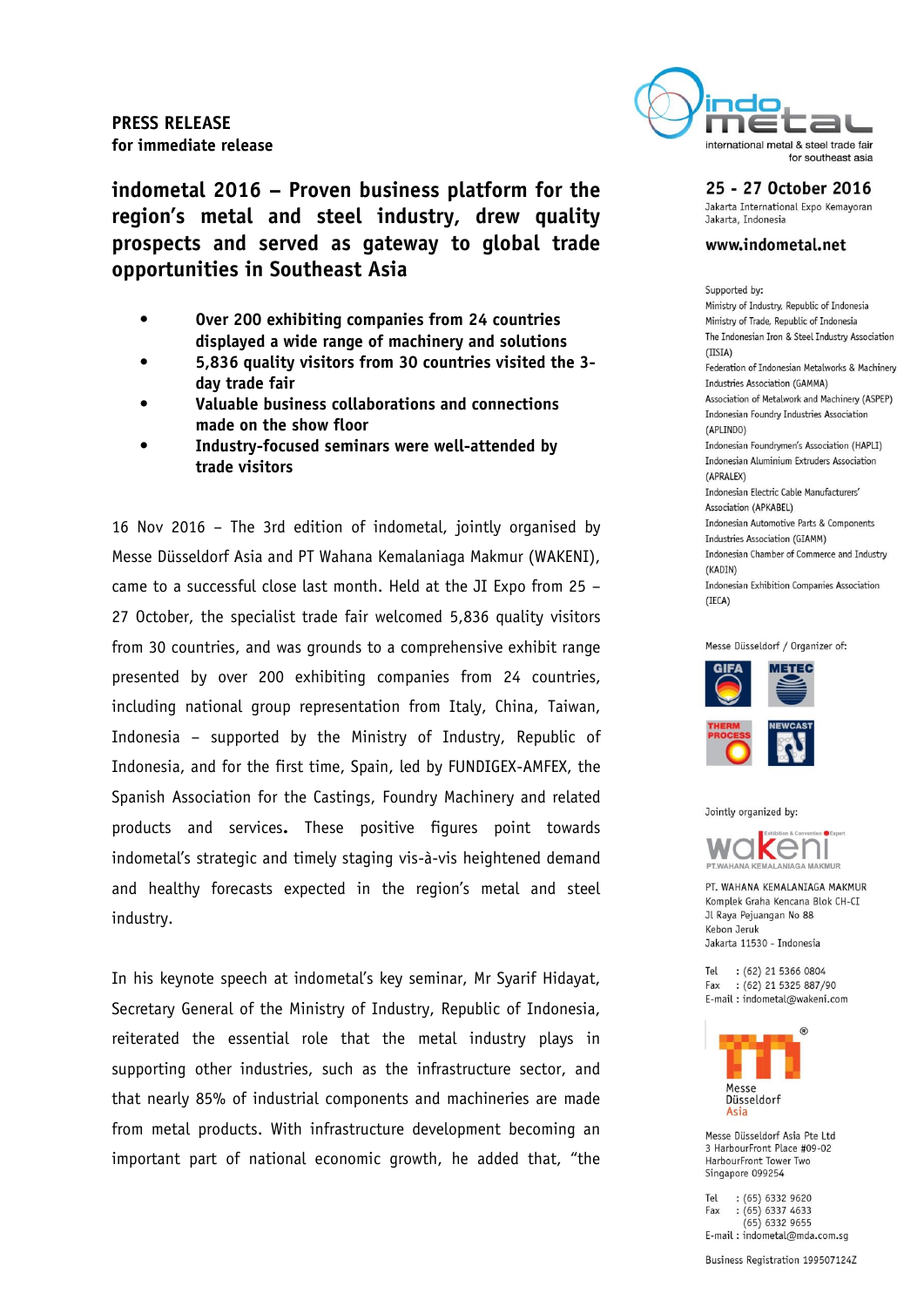metal industry has its potential resource to contribute to Indonesia's economic development through added value and the "multiplier effect" in socio-economic activities such as employment and foreign exchange. indometal 2016 thus provides a prime setting to integrate the efforts of the government and industries in supporting infrastructure development and the growth of the industry as a whole."

Riding on these significant industry opportunities, Mr Gernot Ringling, Managing Director of Messe Düsseldorf Asia, said: "As an organiser, we strive to be that 'bridging' platform in paving the way to business expansion, sustainable investments, as well as new industry partnerships between international and local companies – in creating strategic leverage, that of matching strengths with prospects, and to promote profitable ventures. We are pleased that indometal 2016 opened doors to many new collaborations and connections."

## **New strategic partnerships forged at indometal 2016**

DISA & Wheelabrator, global provider of foundry technology, held a contract signing ceremony at indometal 2016. On the new partnership, Mr Michael Colditz, Area Sales Manager of DISA Industries A/S, commented that: "indometal certainly helped open doors in Indonesia for our business. We are pleased to announce the sale of a complete foundry, including moulding lines, to a local company, PT. Suplaindo Sejahtera, to supply automotive parts for the automotive industry. This is one of many opportunities we had, and having participated in indometal two years ago, we are seeing a growing interest and rising knowledge of the industry edition-toedition."

Participation objectives were also met for metallurgical engineering company, Sinosteel Equipment & Engineering, who at the exhibition, sealed several new partnerships, including one with China Construction Bank Corporation. Said Ms Wang Siqi, Deputy Director of Sinosteel Equipment & Engineering: "We are pleased to share that we



25 - 27 October 2016 Jakarta International Expo Kemayoran Jakarta, Indonesia

www.indometal.net

Supported by: Ministry of Industry, Republic of Indonesia Ministry of Trade, Republic of Indonesia The Indonesian Iron & Steel Industry Association  $(IISIA)$ Federation of Indonesian Metalworks & Machinery Industries Association (GAMMA) Association of Metalwork and Machinery (ASPEP) Indonesian Foundry Industries Association (APLINDO) Indonesian Foundrymen's Association (HAPLI) Indonesian Aluminium Extruders Association (APRALFX) Indonesian Electric Cable Manufacturers' Association (APKABEL) Indonesian Automotive Parts & Components Industries Association (GIAMM) Indonesian Chamber of Commerce and Industry  $(KADIN)$ Indonesian Exhibition Companies Association  $(IECA)$ 



Jointly organized by:



PT. WAHANA KEMALANTAGA MAKMUR Komplek Graha Kencana Blok CH-CI Jl Raya Pejuangan No 88 Kebon Jeruk Jakarta 11530 - Indonesia

Tel : (62) 21 5366 0804  $:(62)$  21 5325 887/90 Fax E-mail: indometal@wakeni.com



Massa Diissaldorf Asia Pta Itd 3 HarbourFront Place #09-02 HarbourFront Tower Two Singapore 099254

Tel  $:(65) 6332 9620$ Fax  $:(65) 6337 4633$  $(65)$  6332 9655 E-mail: indometal@mda.com.sq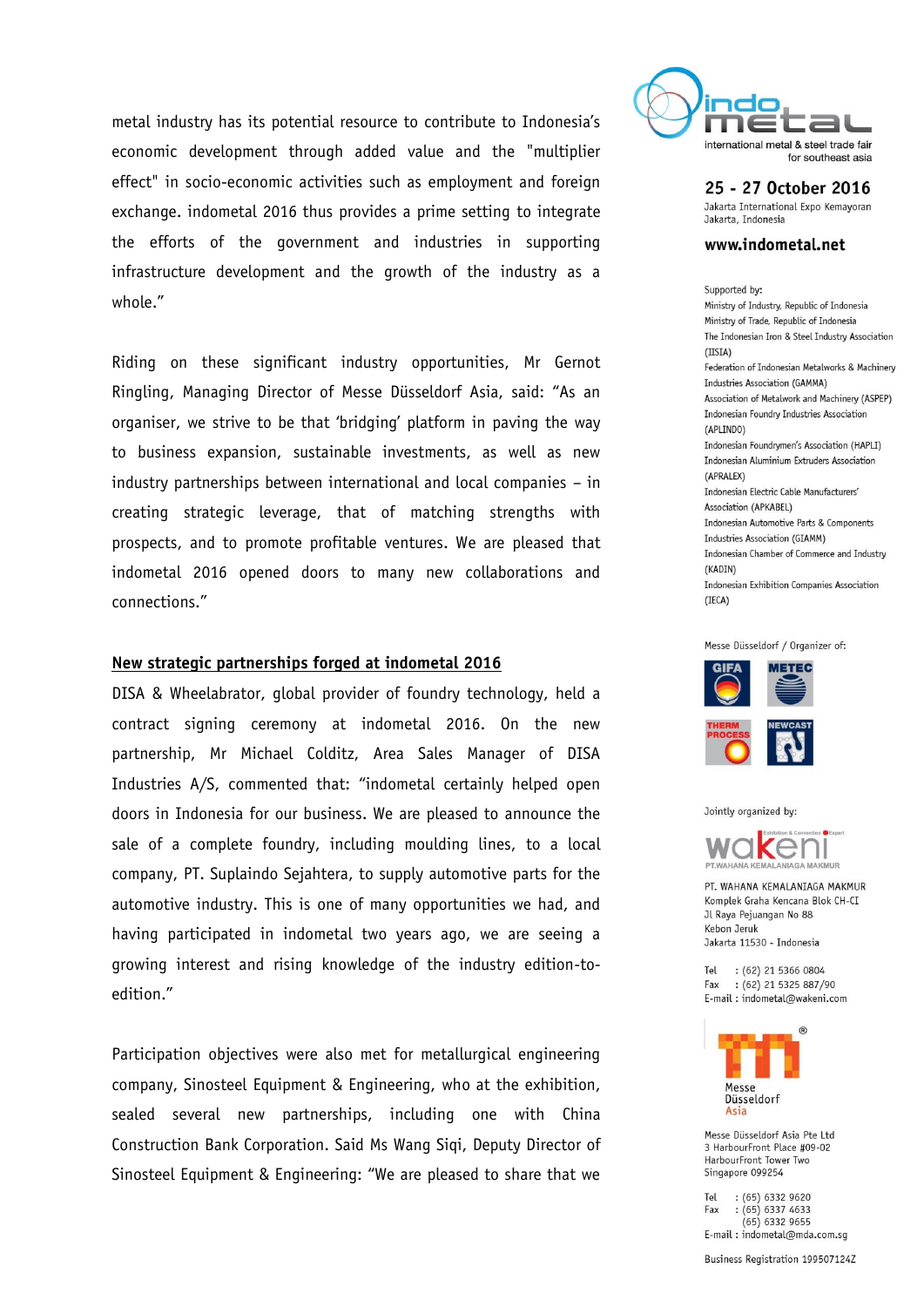will be cooperating with China Construction Bank Corporation to implement financing models for our projects. Additionally, we had the opportunity to meet with new customers who have projects in Jakarta and Surabaya, and after this exhibition, we will be visiting their companies to further discuss how we could work together. The results of our participation at indometal 2016 have truly gone beyond our expectations."

# **Increased brand awareness and positive response to new products affirms exhibitors' participation at indometal 2016**

According to Mr Iben Rifa, President Director of steel mill and foundry supplier PT Haltraco Sarana Mulia, the company chose to exhibit at indometal 2016 as they are still optimistic about the steel market, following investments by the Indonesian government in numerous high-priority infrastructure projects. He added that, "this is our  $3<sup>rd</sup>$  time participating at indometal and we have been pleased with the professionalism and organisation of the exhibition year-on-year. We are confident that through this trade-focused platform, we will be able to secure more niche markets, expose our products to new target audiences and meet with customers from all over the region."

His thoughts were emphasised by Mr Gavin Soon, Territory Sales Manager of Oxford Instruments, who shared that his company chose to exhibit at indometal 2016 as they would like to bring Oxford's name to a bigger platform, allowing customers from Indonesia and the region to know more about their newest product, as well as its broad yet cost-effective range of metals analyser tailored for different needs and budgets. Speaking of his impressions of the trade fair, Mr Soon commented that, "the exhibition is very effective for us. We got to touch base with a lot of customers and partners who showed keen interest in our products. And this is something we want to achieve when participating at an exhibition, it is not the quantity, it is the quality leads that we are looking for, and having that forum to establish good rapport with our customers."



25 - 27 October 2016 Jakarta International Expo Kemayoran Jakarta, Indonesia

www.indometal.net

### Supported by:

Ministry of Industry, Republic of Indonesia Ministry of Trade, Republic of Indonesia The Indonesian Iron & Steel Industry Association  $(IISIA)$ Federation of Indonesian Metalworks & Machinery Industries Association (GAMMA) Association of Metalwork and Machinery (ASPEP) Indonesian Foundry Industries Association (APLINDO) Indonesian Foundrymen's Association (HAPLI) Indonesian Aluminium Extruders Association (APRALEX) Indonesian Electric Cable Manufacturers' Association (APKABEL) Indonesian Automotive Parts & Components Industries Association (GIAMM) Indonesian Chamber of Commerce and Industry (KADIN) Indonesian Exhibition Companies Association (IECA)





Jointly organized by:



PT, WAHANA KEMALANTAGA MAKMUR Komplek Graha Kencana Blok CH-CI Jl Raya Pejuangan No 88 Kebon Jeruk Jakarta 11530 - Indonesia

Tel : (62) 21 5366 0804 : (62) 21 5325 887/90 Fax E-mail: indometal@wakeni.com



Messe Diisseldorf Asia Pte Ltd 3 HarbourFront Place #09-02 HarbourFront Tower Two Singapore 099254

Tel  $:(65) 6332 9620$ Fax  $:(65) 6337 4633$  $(65)$  6332 9655 E-mail: indometal@mda.com.sg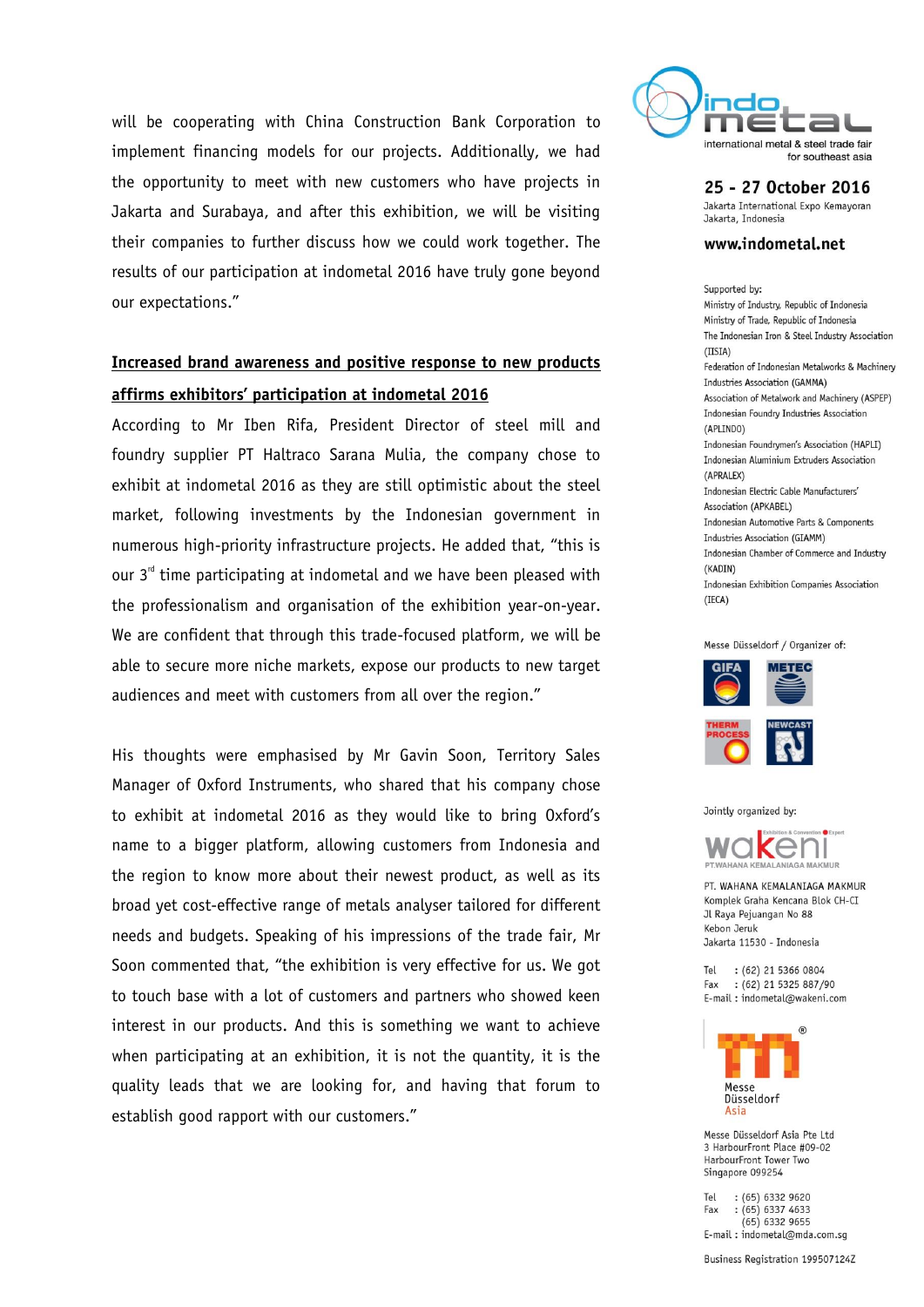## **Industry-focused seminars were well-attended by trade visitors**

Complementing the show floor's global showing of expertise and advancements that leverages on the interdependent affiliations of foundry technology, casting products, metallurgy and thermoprocess technology, indometal 2016 hosted a two-day seminar led by various industry associations, including the Indonesian Foundry Industries Association (APLINDO), Indonesia Foundrymen's Association (HAPLI), Federation of Indonesian Metalworks and Machinery Industries Association (GAMMA), and VDMA – the German Engineering Federation, the largest industry association in Europe.

Focused on the strengthening of the metal industry in supporting Indonesia's infrastructure developments, Mrs Rini Sumardi, Managing Director of WAKENI said: "Market indicators have been pointing towards growth prospects expected in Indonesia's metal, steel and related industries, spurred on further by the Ministry of Industry's long-term vision plan to transform Indonesia into a strong industrial nation by 2025 and a production hub for consumer electronics (a major consumer of metal) in the ASEAN and Asia region. In aligning the exhibition's line-up closely to industry movements, the seminar, well-attended by over 200 participants, provided a constructive avenue for members of the trade to learn about the latest industry developments, exchange ideas and expertise, as well as facilitate collaborations for the metal processing, steel, ferrous and non-ferrous metal sectors to ride on upcoming prospects."

Speaking at the seminar, Dr Timo Würz, Managing Director of VDMA (Foundry Machinery, Metallurgical Plants and Rolling Mills, Thermo Process Technology), shared that "the Southeast Asian markets are important and present great future potential for European companies, especially since exports from foreign companies into Southeast Asia's economy is currently valued at about 2 billion euros. And in this instance, trade fairs like indometal, are definitely very important for the industry because they are platforms to meet customers in the specific markets, and helps to promote international trade of metallurgical equipment and the exchange of know-how, between



25 - 27 October 2016 Jakarta International Expo Kemayoran Jakarta, Indonesia

www.indometal.net

## Supported by:

Ministry of Industry, Republic of Indonesia Ministry of Trade, Republic of Indonesia The Indonesian Iron & Steel Industry Association  $(TISIA)$ Federation of Indonesian Metalworks & Machinery Industries Association (GAMMA) Association of Metalwork and Machinery (ASPEP) Indonesian Foundry Industries Association (API TNDO) Indonesian Foundrymen's Association (HAPLI) Indonesian Aluminium Extruders Association (APRALEX) Indonesian Flectric Cable Manufacturers' Association (APKABEL) Indonesian Automotive Parts & Components Industries Association (GIAMM) Indonesian Chamber of Commerce and Industry (KADIN) Indonesian Exhibition Companies Association  $(TFCA)$ 





Jointly organized by:



PT. WAHANA KEMALANIAGA MAKMUR Komplek Graha Kencana Blok CH-CT Jl Raya Pejuangan No 88 Kebon Jeruk Jakarta 11530 - Indonesia

Tel : (62) 21 5366 0804 Fax : (62) 21 5325 887/90 E-mail: indometal@wakeni.com



Messe Düsseldorf Asia Pte Ltd 3 HarbourFront Place #09-02 HarbourFront Tower Two Singapore 099254

 $:(65) 6332 9620$ Tel  $(65)$  6337 4633 Fax  $(65)$  6332 9655 E-mail: indometal@mda.com.sg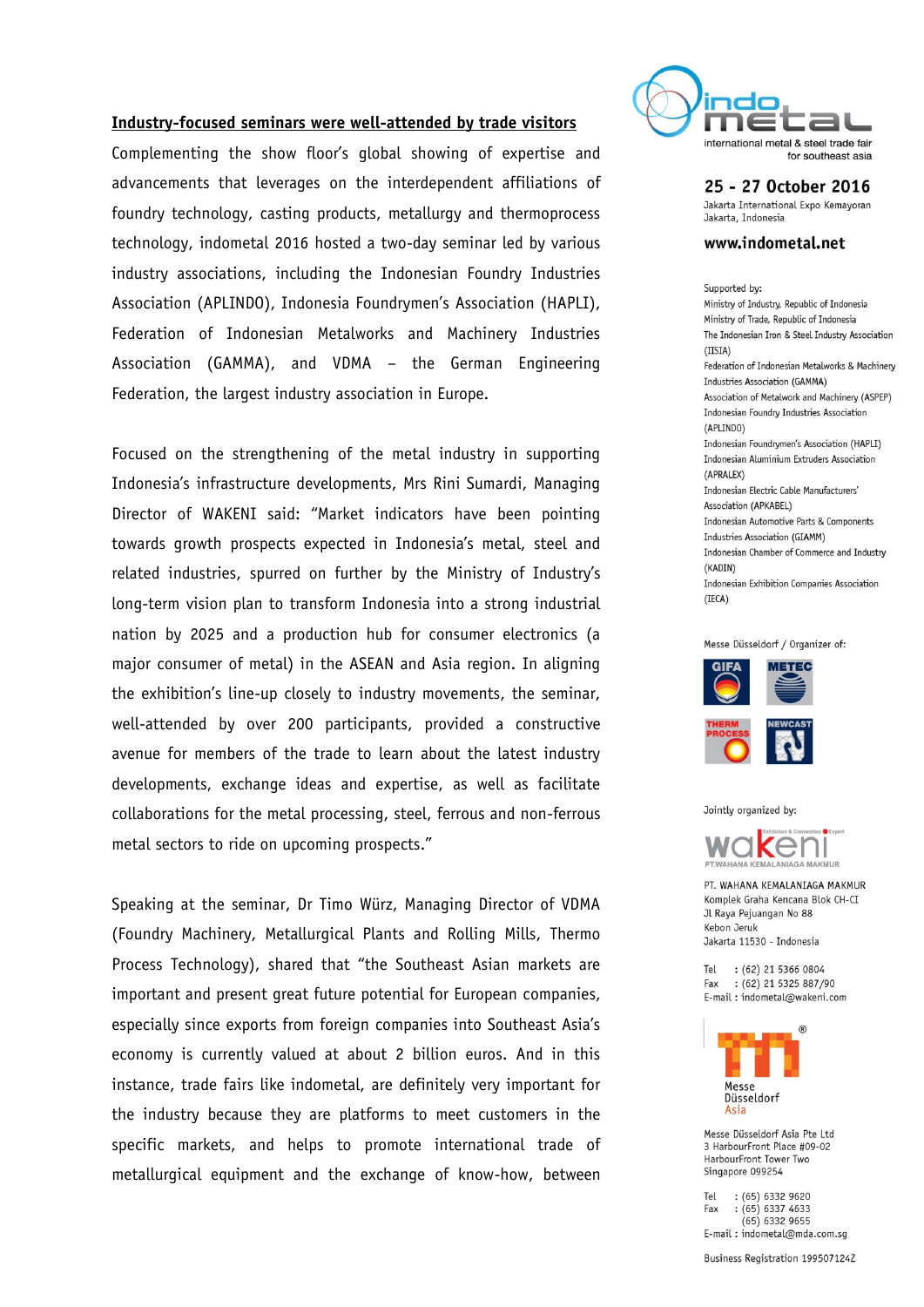Southeast Asia and Germany. In fact, I think it is still one of the most powerful marketing instruments for the investment goods industries."

# **Visitors echoed exhibitors' sentiments on the satisfaction with the trade fair**

Mr Faisal Iqbal, Marketing Director of Baniyaas Group, said: "This is my first visit to indometal, and I found the comprehensive range of exhibits on display relevant to my line of work. In particular, I appreciated the onsite product demonstrations by exhibitors, where I had the chance to gain in-depth understanding of the latest innovations." His thoughts resonated with second-time visitor Mr Indra Lalujan, Manager of PT Metal One Indonesia, who remarked that his visit to indometal 2016 gave him an opening to keep up with the industry's latest technologies and developments and meet new contacts. "As I am in the business of steel trading, the exhibition allowed me to meet and interact with new suppliers face-to-face, learn of what they have to offer and pave the way to new working collaborations and partnerships. I will surely be back in 2018", he said. As for Mr Sentot Aliwinoto, Engineering & QA Manager of PT Preformed Line Products Indonesia who was on a lookout for consumables to improve his aluminium foundry, he shared that Oxford Instruments' range of spectrometers at the exhibition caught his interest and being able to learn more about it at the exhibition will certainly help in his purchase decision.

The next edition of indometal will take place from 17 – 19 October 2018 at the Jakarta International Expo, Kemayoran.

For more information, please visit [www.indometal.net](http://www.indometal.net/)

-End-



25 - 27 October 2016 Jakarta International Expo Kemayoran

Jakarta, Indonesia

### www.indometal.net

Sunnorted by: Ministry of Industry, Republic of Indonesia Ministry of Trade, Republic of Indonesia The Indonesian Iron & Steel Industry Association  $(IISIA)$ Federation of Indonesian Metalworks & Machinery Industries Association (GAMMA) Association of Metalwork and Machinery (ASPEP) Indonesian Foundry Industries Association (APLINDO) Indonesian Foundrymen's Association (HAPLI) Indonesian Aluminium Extruders Association (APRALFX) Indonesian Electric Cable Manufacturers' Association (APKABEL) Indonesian Automotive Parts & Components Industries Association (GIAMM) Indonesian Chamber of Commerce and Industry (KADIN) Indonesian Exhibition Companies Association  $(IECA)$ 





Jointly organized by:



PT. WAHANA KEMALANIAGA MAKMUR Komplek Graha Kencana Blok CH-CI Jl Raya Pejuangan No 88 Kebon Jeruk Jakarta 11530 - Indonesia

Tel : (62) 21 5366 0804  $:(62)$  21 5325 887/90 Fax E-mail: indometal@wakeni.com



Massa Diissaldorf Asia Pta Itd 3 HarbourFront Place #09-02 HarbourFront Tower Two Singapore 099254

Tel  $:(65) 6332 9620$ Fax  $:(65) 6337 4633$  $(65)$  6332 9655 E-mail: indometal@mda.com.sg